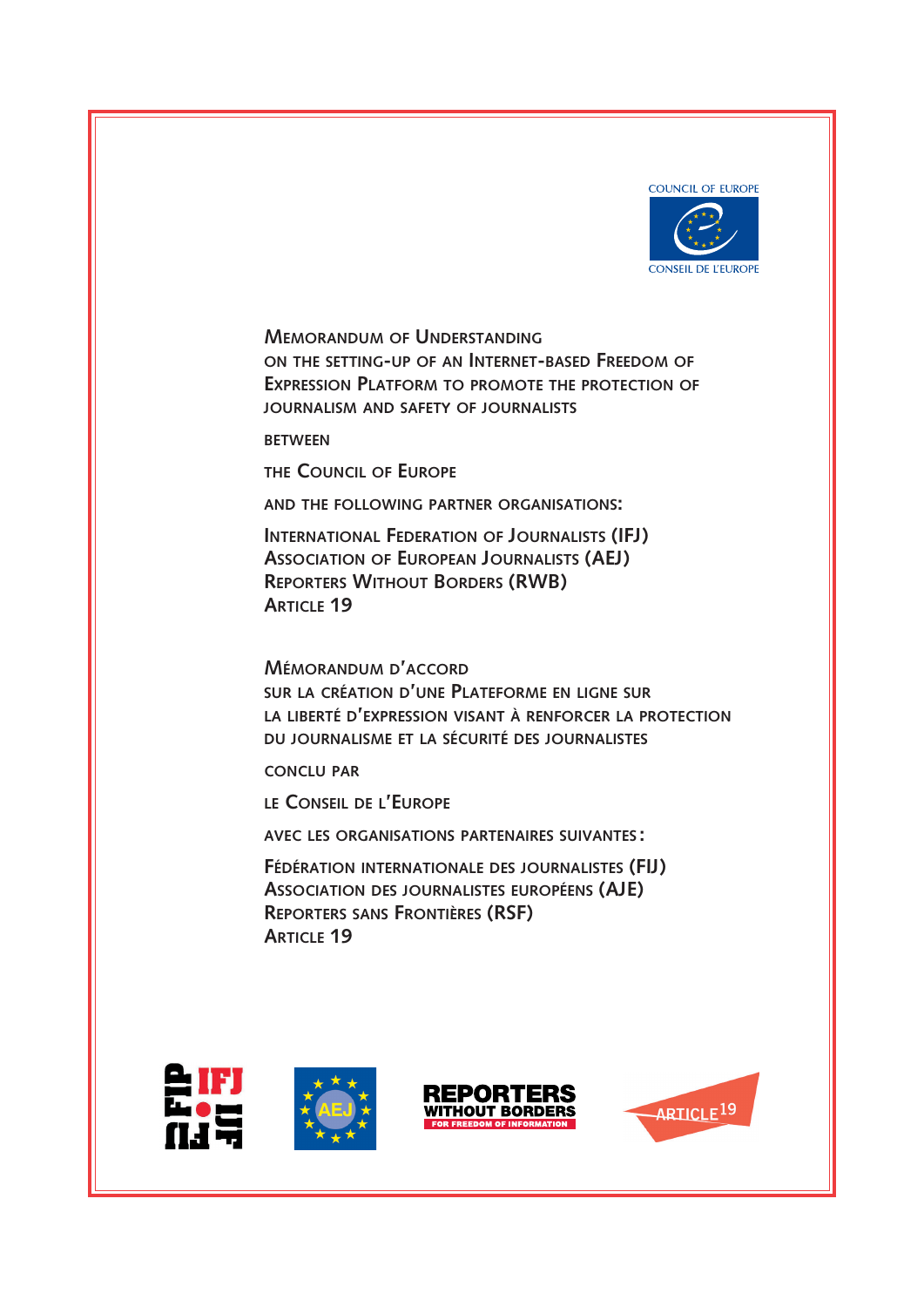Memorandum of Understanding on the setting-up and operation of a Freedom of Expression Platform to promote the protection of journalism and safety of journalists between:

The Council of Europe and the following partner organisations:

- International Federation of Journalists (IFJ)
- Association of European Journalists (AEJ)
- Reporters Without Borders (RWB)
- Article 19

# Whereas

- 1. The aim of the Council of Europe is to achieve greater unity between its member States for the purpose of safeguarding and realising the ideals and principles that are their common heritage. In pursuit of this objective, the core values for which the Council of Europe stands are human rights, democracy and the rule of law.
- 2. In the field of freedom of expression, these values translate into action to promote media freedoms and pluralism in order to preserve the vital role of the media in democracy and democratic processes.
- 3. A fundamental aspect of freedom of expression and of the right to receive and impart information is the safety of journalists and other media actors, as well as other persons communicating in the public interest. The Committee of Ministers of the Council of Europe and the Conference of Ministers responsible for media and information society (Belgrade, November 2013) called for further action to ensure the safety of journalists and expressed support for the UN Plan of Action on the Safety of Journalists and the Issue of Impunity.
- 4. The Parliamentary Assembly of the Council of Europe made a proposal for the creation of an internet-based platform for interested media freedom organisations to report serious concerns about media freedom to the relevant Council of Europe bodies. This proposal was supported by the Committee of Ministers in the context of its discussions on the protection of journalism and the safety of journalists. In a Declaration on the protection of journalism and safety of journalists and other media actors adopted on 30 April 2014, the Committee of Ministers "decide[d] to facilitate the development of an Internet-based platform drawing on information supplied by interested media freedom organisations to record and publicise information on possible infringements of the rights guaranteed by Article 10 of the European Convention on Human Rights".
- 5. The Partner Organisations have the shared purpose of advocating the protection of journalism and safety of journalists and other media actors as a means of achieving respect for freedom of expression and of promoting this right. Their objectives and actions include documenting and reporting instances of violence against journalists and other concerns about media freedoms, raising awareness, assisting in legislative and policy development, training and taking steps to address violence.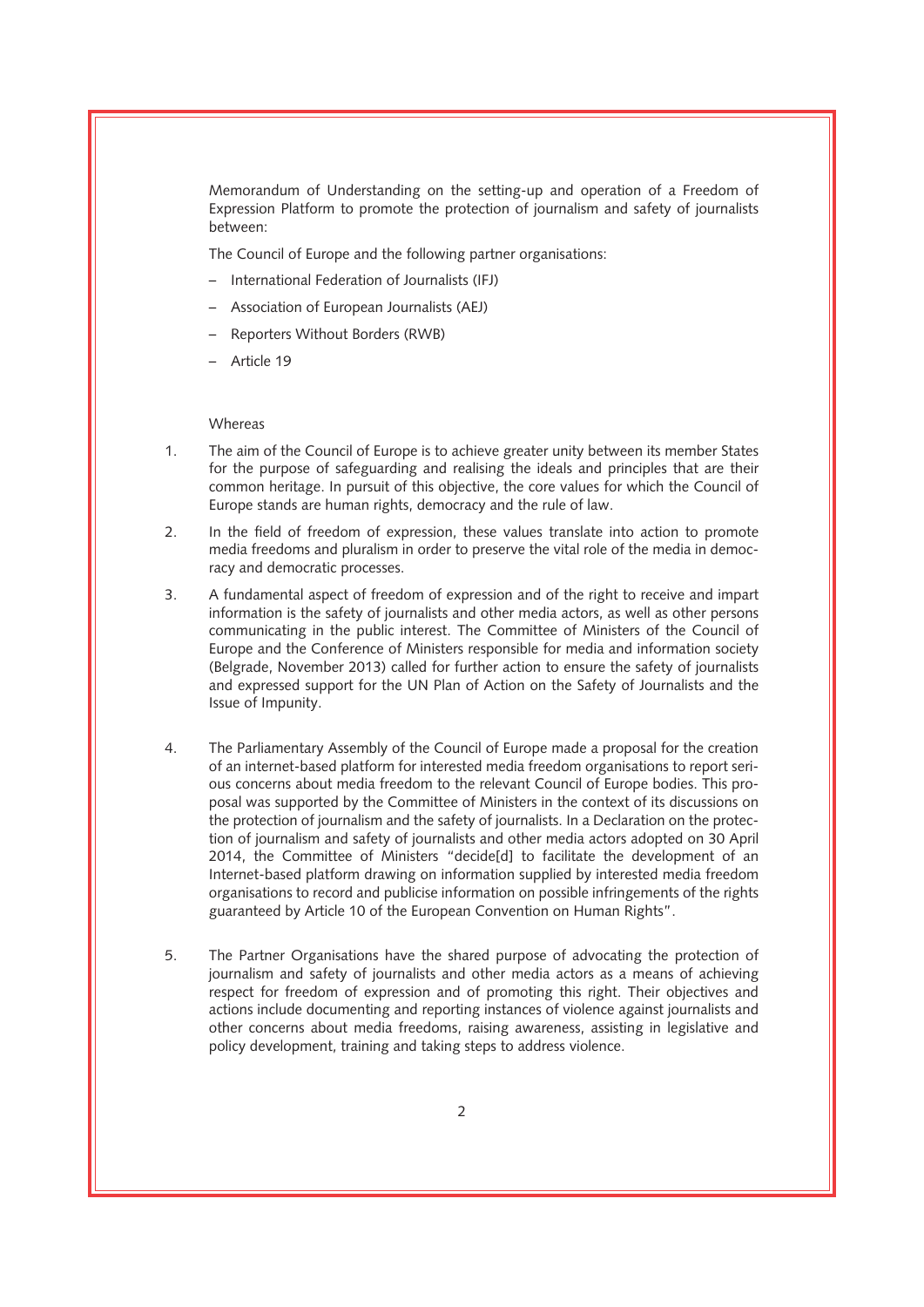Mémorandum d'accord sur la création et le fonctionnement d'une Plateforme sur la liberté d'expression visant à renforcer la protection du journalisme et la sécurité des journalistes conclu par :

Le Conseil de l'Europe et les organisations partenaires suivantes :

- Fédération internationale des journalistes (FIJ)
- Association des journalistes européens (AJE)
- Reporters sans Frontières (RSF)
- Article 19

### Attendu que

- 1. Le but du Conseil de l'Europe est de parvenir à une plus grande unité entre ses Etats membres aux fins de sauvegarder et de réaliser les idéaux et les principes relevant de leur héritage commun. Dans ce cadre, les valeurs fondamentales qu'il défend sont les droits de l'homme, la démocratie et la primauté du droit.
- 2. Dans le domaine de la liberté d'expression, ces valeurs se traduisent en actions concrètes visant à promouvoir la liberté et le pluralisme des médias de manière à préserver leur rôle de premier plan dans les Etats et les processus démocratiques.
- 3. La sécurité des journalistes et des autres acteurs des médias, ainsi que la sécurité de ceux qui communiquent des informations dans l'intérêt public, est un aspect fondamental de la liberté d'expression et du droit de recevoir et de diffuser des informations. Le Comité des Ministres du Conseil de l'Europe et la Conférence des Ministres chargés des médias et de la société de l'information (Belgrade, novembre 2013) ont lancé un appel en faveur de l'adoption de mesures supplémentaires visant à assurer la sécurité des journalistes et apporté leur soutien au Plan d'action des Nations Unies sur la sécurité des journalistes et la question de l'impunité.
- 4. L'Assemblée parlementaire du Conseil de l'Europe a fait une proposition en faveur de la création d'une plateforme en ligne dédiée aux organisations de défense de la liberté des médias permettant à celles-ci de signaler des cas de problèmes graves aux organes pertinents du Conseil de l'Europe. Cette proposition a été appuyée par le Comité des Ministres dans le cadre de ses discussions sur la protection du journalisme et la sécurité des journalistes. Dans une Déclaration relative à la protection du journalisme et la sécurité des journalistes et des autres acteurs des médias, adoptée le 30 avril 2014, le Comité des Ministres a décidé « de favoriser l'établissement d'une plateforme en ligne où seraient publiées des informations émanant d'organisations de défense de la liberté des médias intéressées, en vue de recenser et de dénoncer les éventuelles violations des droits garantis par l'article 10 de la Convention européenne des droits de l'homme ».
- 5. Les organisations partenaires ont pour objectif commun de défendre la protection du journalisme et la sécurité des journalistes et des autres acteurs des médias pour assurer le respect et la promotion du droit à la liberté d'expression. Leurs objectifs et actions consistent notamment à documenter et à signaler des cas de violence contre des journalistes et autres faits préoccupants relatifs à la liberté des médias, à sensibiliser, à contribuer à l'élaboration des lois et des politiques, à dispenser de la formation et à répondre aux actes de violence.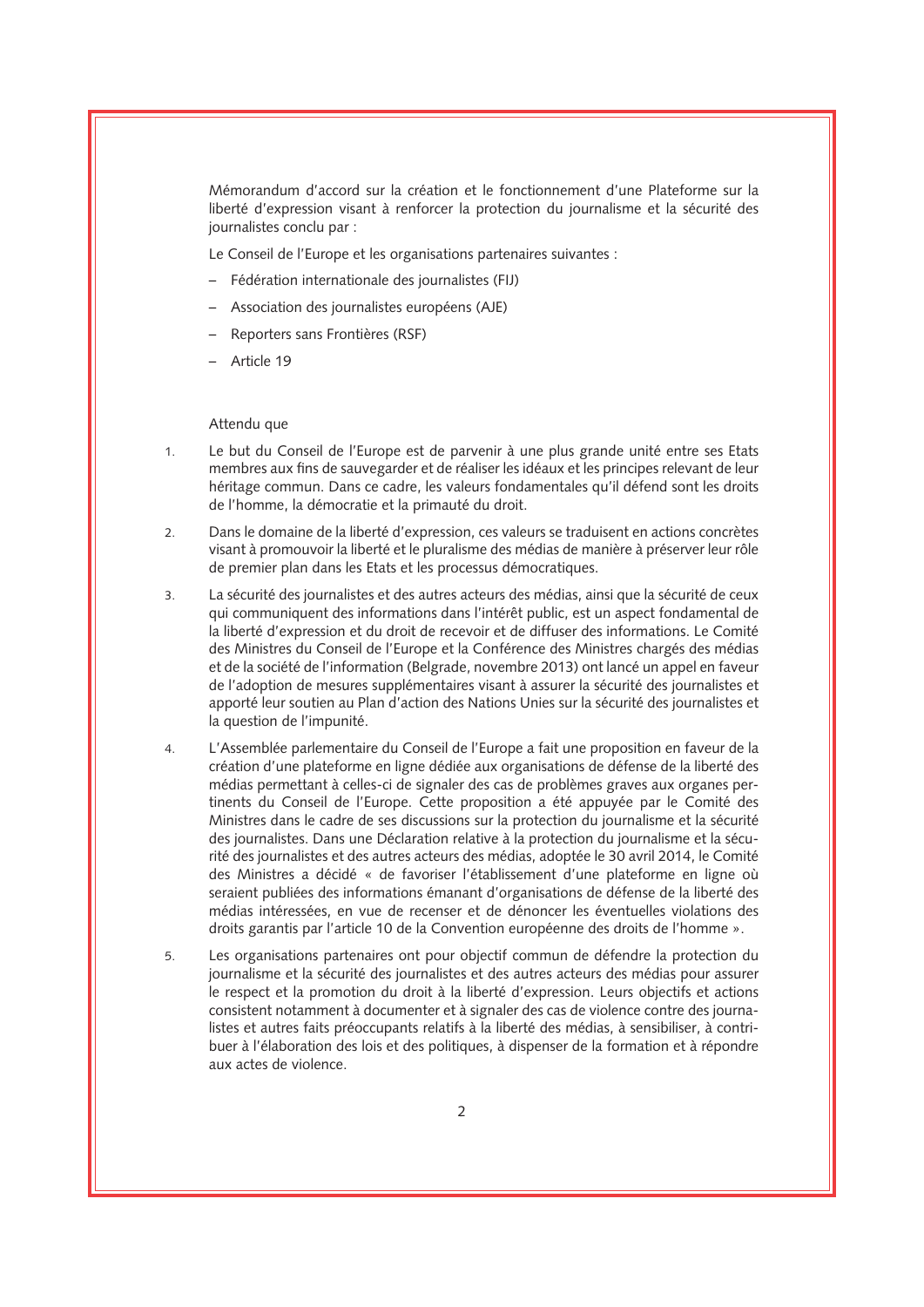In the pursuit of the shared objective stated above, the Council of Europe and the Partner Organisations have agreed to sign this Memorandum of Understanding:

## **Article 1**

The aim of this Memorandum of Understanding is to create a framework for co-operation between the Council of Europe and the Partner Organisations on an Internet-based platform drawing on information supplied by the Partner Organisations to record and highlight serious concerns about media freedom and journalists' rights.

### **Article 2**

The information published on the Platform may serve as a basis for timely action by the Council of Europe as well as for an upstream dialogue with the member States concerned regarding proposals for possible protective or remedial action.

# **Article 3**

The Council of Europe will be in charge of setting up, hosting and providing technical arrangements for the Platform, in accordance with Instruction No. 47 of 28 October 2003 on the use of the Council of Europe's Information System. Information will be submitted and posted by Partner Organisations in English or French, unless urgency requires an alert to be submitted in another language.

# **Article 4**

The Platform will allow the Partner Organisations to publicise information as referred to in article 1 above, subject to their own verification processes and standards. The content posted will be publicly accessible. The Council of Europe will not edit this information. However, it may remove posts that do not meet the requirements set out in this Memorandum of Understanding. The name and logo of the publishing Partner Organisation will be posted on the site together with the information. There will be an indication that each contributing Partner Organisation is responsible for content which it posts and a clearly worded disclaimer by the Council of Europe.

#### **Article 5**

Other than in respect of information already in the public domain, strict compliance with privacy rules requires anonymity or the consent of persons who are identified or identifiable. The Partner Organisation posting content will be responsible for obtaining consent if and when necessary. In all cases, information on serious concerns about media freedom and journalists' rights, notably safety of journalists, posted for public access by the Partner Organisations will be reliable and based on verified facts. Postings will follow agreed format or standardised presentation. The Partner Organisations will refrain from posting opinions or legal assessments.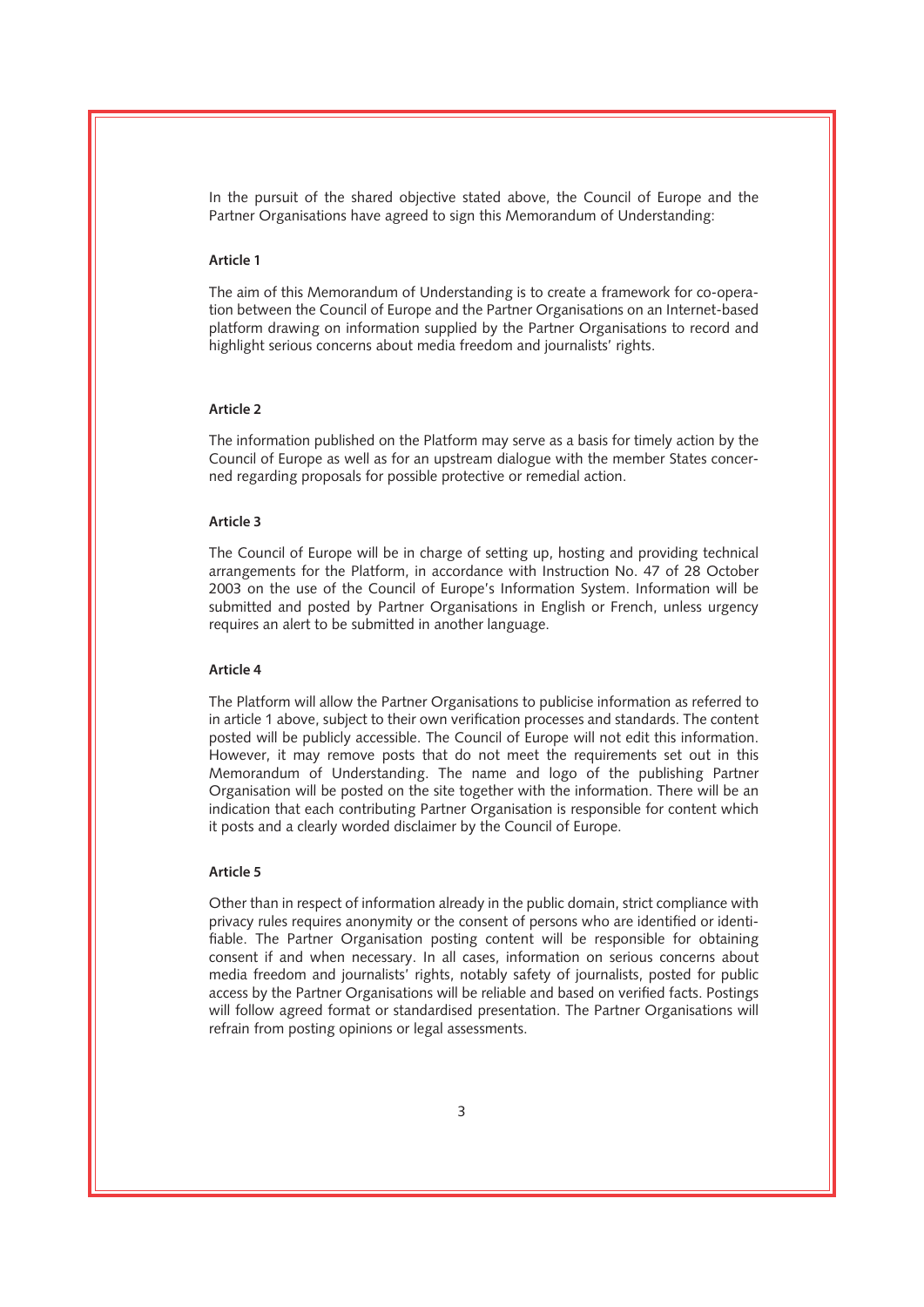Le Conseil de l'Europe et les organisations partenaires ont convenu, aux fins de l'objectif commun énoncé ci-dessus, de signer le présent Mémorandum :

# **Article 1**

L'objet du présent Mémorandum d'accord est de créer un cadre de coopération entre le Conseil de l'Europe et les organisations partenaires, fondé sur une plateforme en ligne alimentée par les informations communiquées par les organisations partenaires, de manière à enregistrer des problèmes graves relatifs à la liberté des médias et aux droits des journalistes et à appeler l'attention sur ceux-ci.

### **Article 2**

Les informations publiées sur la plateforme peuvent servir de base à une action rapide du Conseil de l'Europe et nourrir le dialogue en amont avec les Etats membres concernés sur d'éventuelles mesures protectrices ou correctives.

### **Article 3**

Le Conseil de l'Europe est chargé de créer et d'héberger la plateforme, et d'en régler les détails techniques, conformément à l'instruction n° 47 du 28 octobre 2003 relative à l'utilisation du système d'information du Conseil de l'Europe. L'information est soumise et affichée par les organisations partenaires en anglais ou en français, sauf si l'urgence exige de donner l'alerte dans une autre langue.

# **Article 4**

La plateforme autorise les organisations partenaires à publier les informations prévues à l'article 1 ci-dessus après les avoir vérifiées selon leurs propres processus et normes. Le contenu affiché est public. Ces informations ne sont pas éditées par le Conseil de l'Europe, qui peut toutefois retirer les informations affichées lorsqu'elles ne sont pas conformes aux obligations énoncées dans le présent Mémorandum d'accord. Le nom et le logo de l'organisation partenaire sont affichés sur le site avec l'information concernée. Il est indiqué que chaque organisation partenaire est responsable du contenu qu'elle a affiché et clairement énoncé que le Conseil de l'Europe décline toute responsabilité à cet égard.

#### **Article 5**

Pour les informations ne relevant pas encore du domaine public, le strict respect des règles relatives à la protection de la vie privée exige que l'anonymat soit préservé ou de recueillir le consentement des personnes dont l'identité est divulguée ou qui sont reconnaissables. En cas de besoin, l'organisation partenaire qui a affiché le contenu est tenue de recueillir le consentement du ou des intéressés. Dans tous les cas, les informations sur des problèmes graves relatifs à la liberté des médias et aux droits des journalistes, notamment la sécurité des journalistes, publiquement affichée par une organisation partenaire, sont fiables et vérifiées. Les affichages se font selon le format convenu ou d'une manière uniforme. Les organisations partenaires s'abstiennent d'afficher des opinions ou des évaluations juridiques.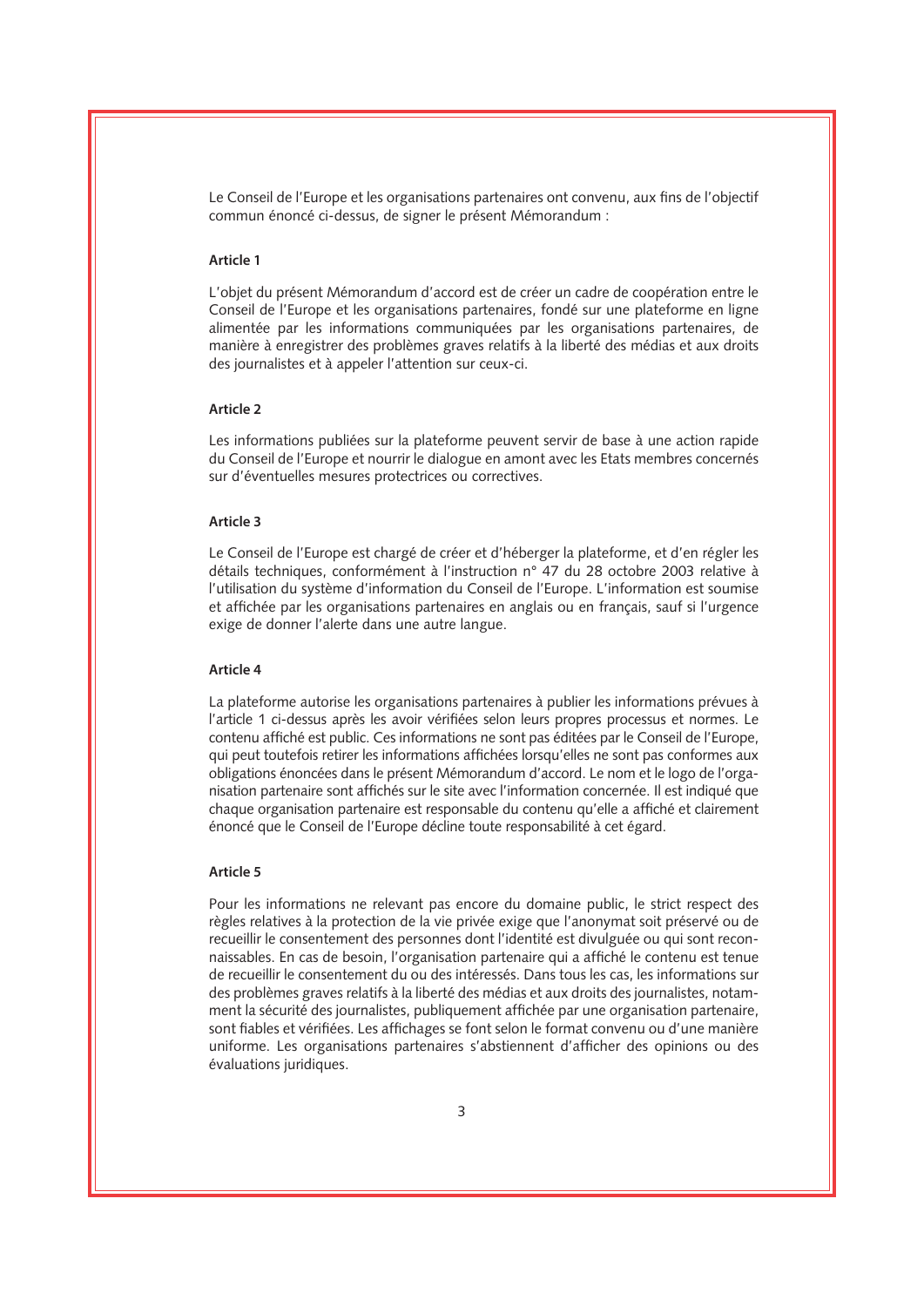In accordance with the regulation of 17 April 1989 outlining a data protection system for personal data files in the Council of Europe, the Council of Europe will take all reasonable steps to ensure the security of confidential information and personal data, and will inform promptly the Partner Organisations and/or other interested entities in case of a security breach.

# **Article 7**

When the circumstances allow it, the Council of Europe and a member State which is directly referred to in information posted on the Platform may post reports on action taken by their respective organs and institutions in response to that information.

### **Article 8**

The Council of Europe will draw up regular reports based on information submitted to it by the Partner Organisations. These reports will also include information on action taken by different Council of Europe organs and institutions or member States, without prejudice to cases that require discretion or involve silent diplomacy. Prior to publication and distribution, the reports will be circulated to the Partner Organisations for information and possible comment. They will be submitted to the Committee of Ministers and to the Parliamentary Assembly, together with comments made by member States concerned.

### **Article 9**

The relationship between the Council of Europe and the Partner Organisations will be built on mutual trust. Any disputes between the Parties arising out of or relating to the present Memorandum of Understanding shall be settled by mutual consultation.

# **Article 10**

In order to facilitate communication, a liaison person will be designated by the Council of Europe and by each Partner Organisation to act as the first point of contact.

## **Article 11**

The Council of Europe and each Partner Organisation will manage their own budget, without being liable to each other for reimbursement or compensation for expenses incurred, unless specifically agreed on a case-by-case basis.

# **Article 12**

Nothing in this Memorandum of Understanding shall be interpreted as obliging either the Council of Europe or any of the Partner Organisations to take part in, contribute to or in any other way support any activities planned or action proposed or undertaken by another organisation.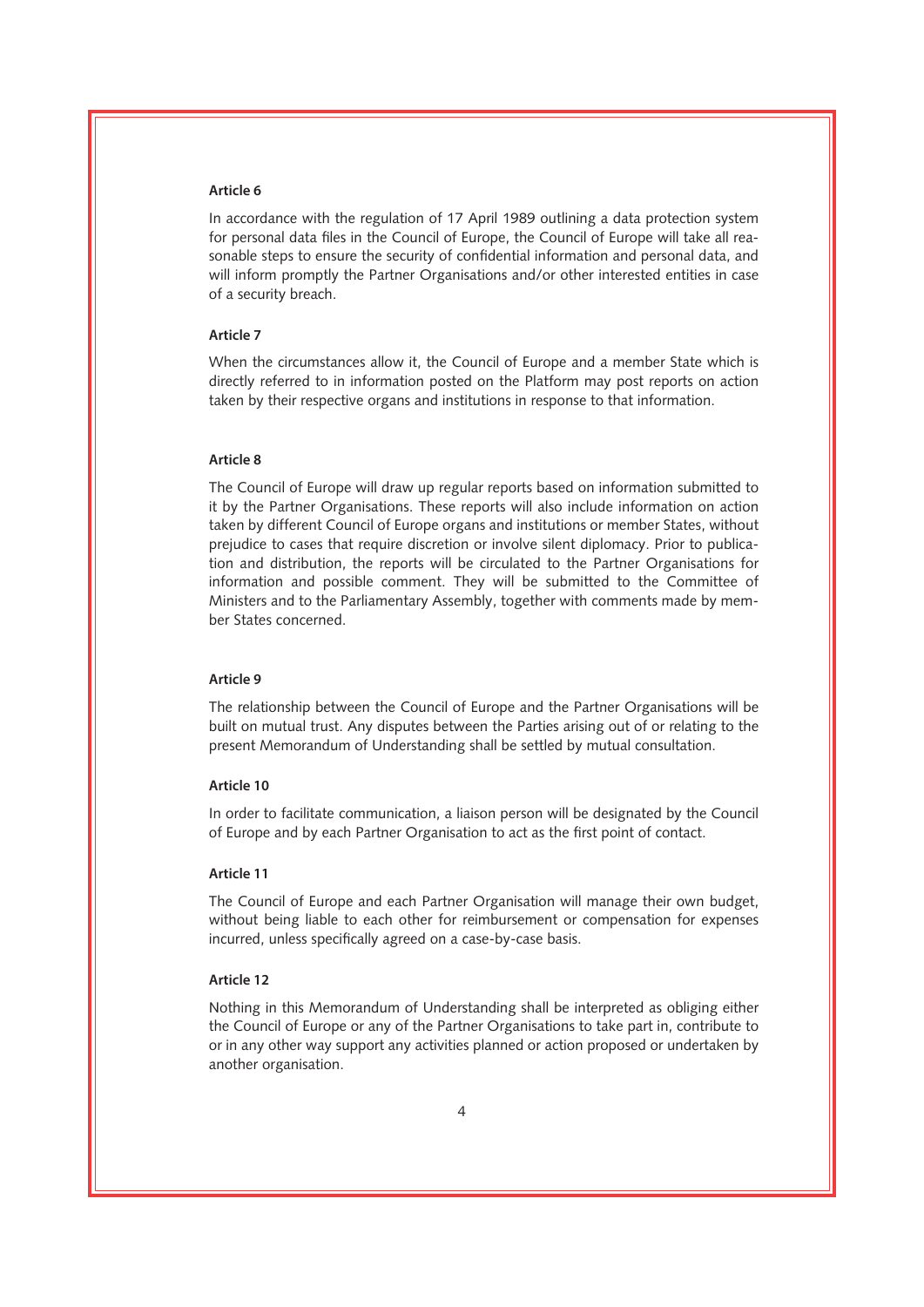Le Conseil de l'Europe, conformément au Règlement du 17 avril 1989 instaurant un système de protection des données pour les fichiers de données à caractère personnel du Conseil de l'Europe, prend toute mesure appropriée pour veiller à la sécurité de l'information confidentielle et des données personnelles et pour informer sans délai les organisations partenaires et/ou autres entités intéressées en cas de faille dans le système de sécurité.

### **Article 7**

Lorsque les circonstances le permettent, le Conseil de l'Europe et un Etat membre auquel il est fait directement référence dans une information affichée sur la plateforme peuvent poster des informations sur les actions entreprises par leurs organes et institutions respectifs en réponse à ces informations.

#### **Article 8**

Le Conseil de l'Europe établit, à intervalles réguliers, des rapports fondés sur les informations qui lui sont soumises par les organisations partenaires. Figurent également dans ces rapports, des renseignements sur les actions entreprises par les différents organes et les différentes institutions du Conseil de l'Europe ou les Etats membres pour répondre à ces violations, sauf si la discrétion ou le silence diplomatique sont de mises. Avant d'être publiés et distribués, les rapports sont communiqués aux organisations partenaires pour information et, le cas échéant, pour commentaires. Ces rapports, accompagnés des observations des Etats membres concernés, sont soumis au Comité des Ministres et à l'Assemblée parlementaire.

#### **Article 9**

La relation entre le Conseil de l'Europe et les organisations partenaires est fondée sur la confiance mutuelle. Tout différend entre les Parties, découlant du présent Mémorandum ou y étant lié, est réglé par consultation mutuelle.

# **Article 10**

Pour faciliter la communication, un agent de liaison est désigné par le Conseil de l'Europe et par chaque organisation partenaire comme premier point de contact.

#### **Article 11**

Le Conseil de l'Europe et chaque organisation partenaire gèrent leurs propres budgets et ne sont pas solidaires pour ce qui est du remboursement ou de l'indemnisation versée à raison des frais occasionnés, à moins qu'il n'en soit expressément prévu autrement.

# **Article 12**

Rien dans le présent Mémorandum d'accord ne peut être compris comme imposant, soit au Conseil de l'Europe soit à une des organisations partenaires, l'obligation de participer, de contribuer ou, par tout autre moyen, d'apporter un soutien aux activités planifiées ou aux mesures proposées ou mises en œuvre par une autre organisation.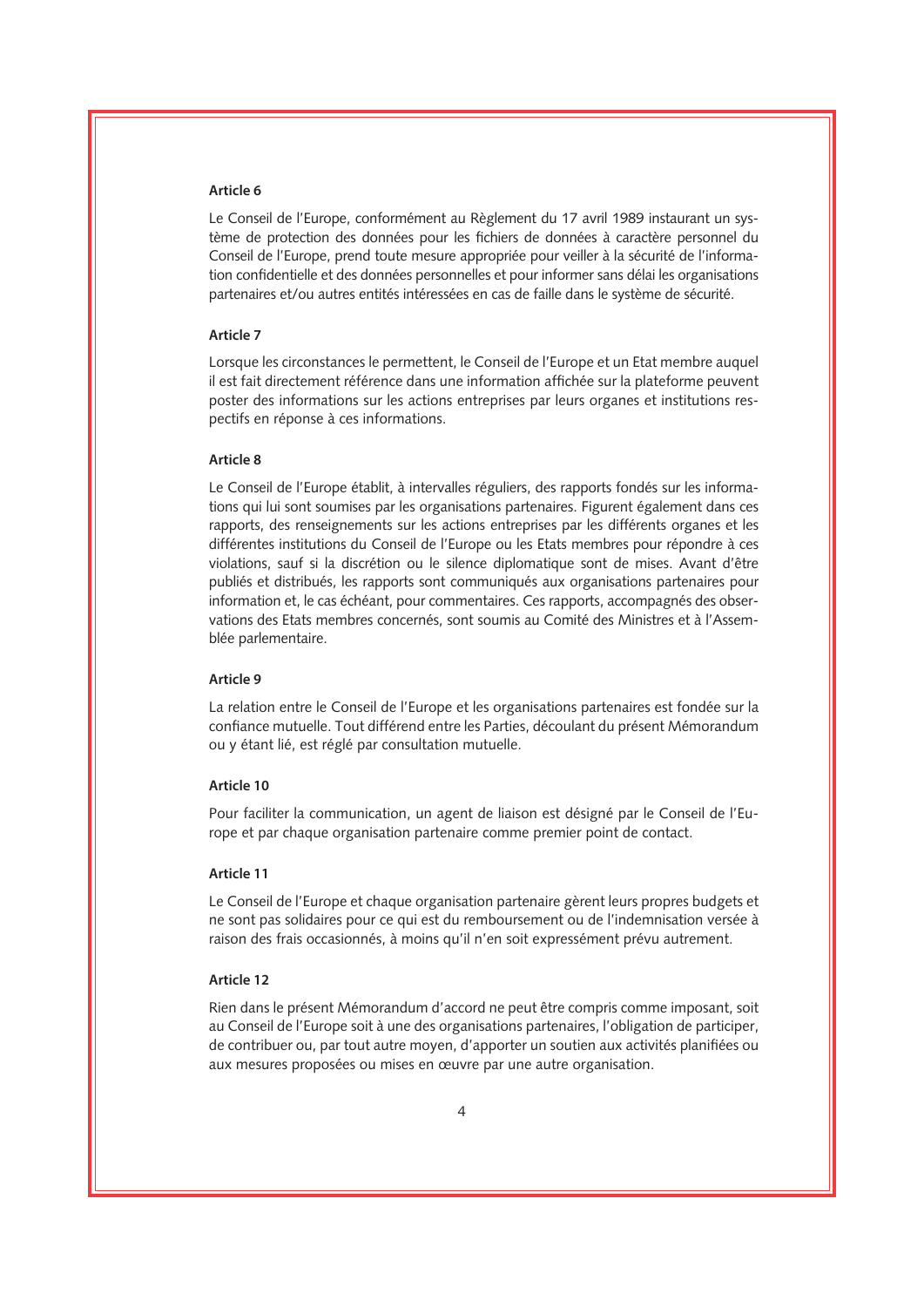This Memorandum of Understanding will become effective upon signature by the Council of Europe and the above-mentioned organisations, and will be extended automatically every twelve months unless either side indicates otherwise in writing six months before the expiry date. In case one or several Partner Organisations unilaterally withdraw their consent, it will remain in effect with respect to the remaining organisations.

# **Article 14**

Following consultation with the Partner Organisations and upon invitation by the Council of Europe, other organisations can adhere to this Memorandum of Understanding.

### **Article 15**

An evaluation on the effectiveness of the Platform shall be made after an initial trial period of one year.

Done in Paris, in five copies in English and French, the five texts being equally authentic, on 4 December 2014.

**For the Council of Europe Thorbjørn JAGLAND**

Secretary General

**For the Partner Organisations**

**International Federation of Journalists (IFJ) Jim BOUMELHA**

President of the International Federation of Journalists

**Mogens BLICHER BJERREGÅRD**

President of the European Federation of Journalists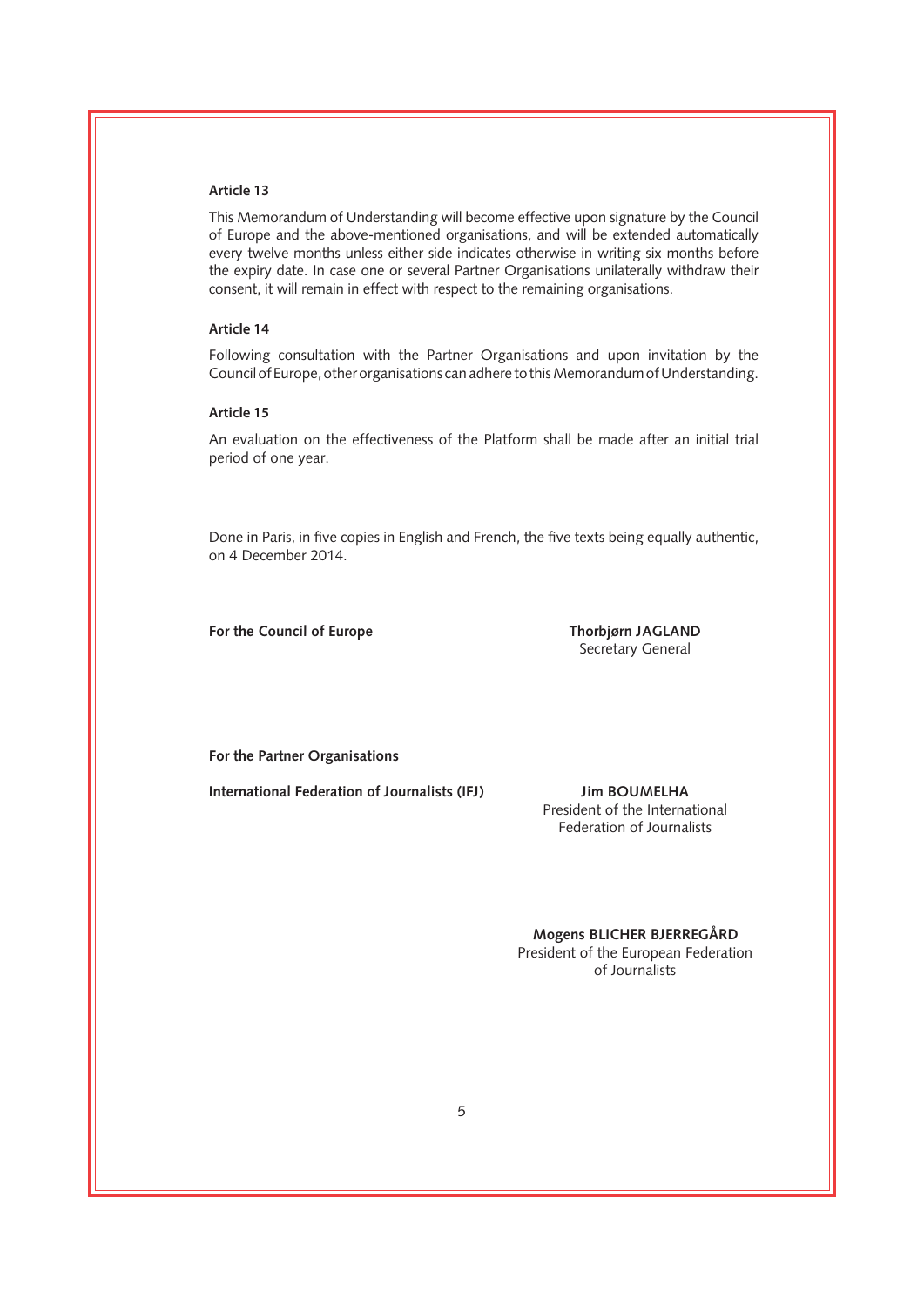Le présent Mémorandum d'accord prend effet à compter de sa signature par le Conseil de l'Europe et les organisations susmentionnées. Il est renouvelable automatiquement par période de douze mois sauf si une partie en dispose autrement par écrit, six mois avant la date d'échéance. S'il est dénoncé par une ou plusieurs organisations partenaires, le Mémorandum d'accord continue néanmoins de lier les autres organisations.

# **Article 14**

A l'issue de consultations avec les organisations partenaires et à l'invitation du Conseil de l'Europe, d'autres organisations peuvent signer le présent Mémorandum d'accord.

### **Article 15**

L'efficacité de la Plateforme sera évaluée après une période d'essai initiale d'un an.

Fait à Paris en cinq exemplaires en français et en anglais, les cinq textes faisant foi, le 4 décembre 2014.

Pour le Conseil de l'Europe **Thorbjørn JAGLAND** 

Secrétaire Général

**Pour les organisations partenaires** 

**Fédération Internationale des Journalistes (FIJ) Jim BOUMELHA**

Président de la Fédération internationale des journalistes

**Mogens BLICHER BJERREGÅRD**

Président de la Fédération européenne des journalistes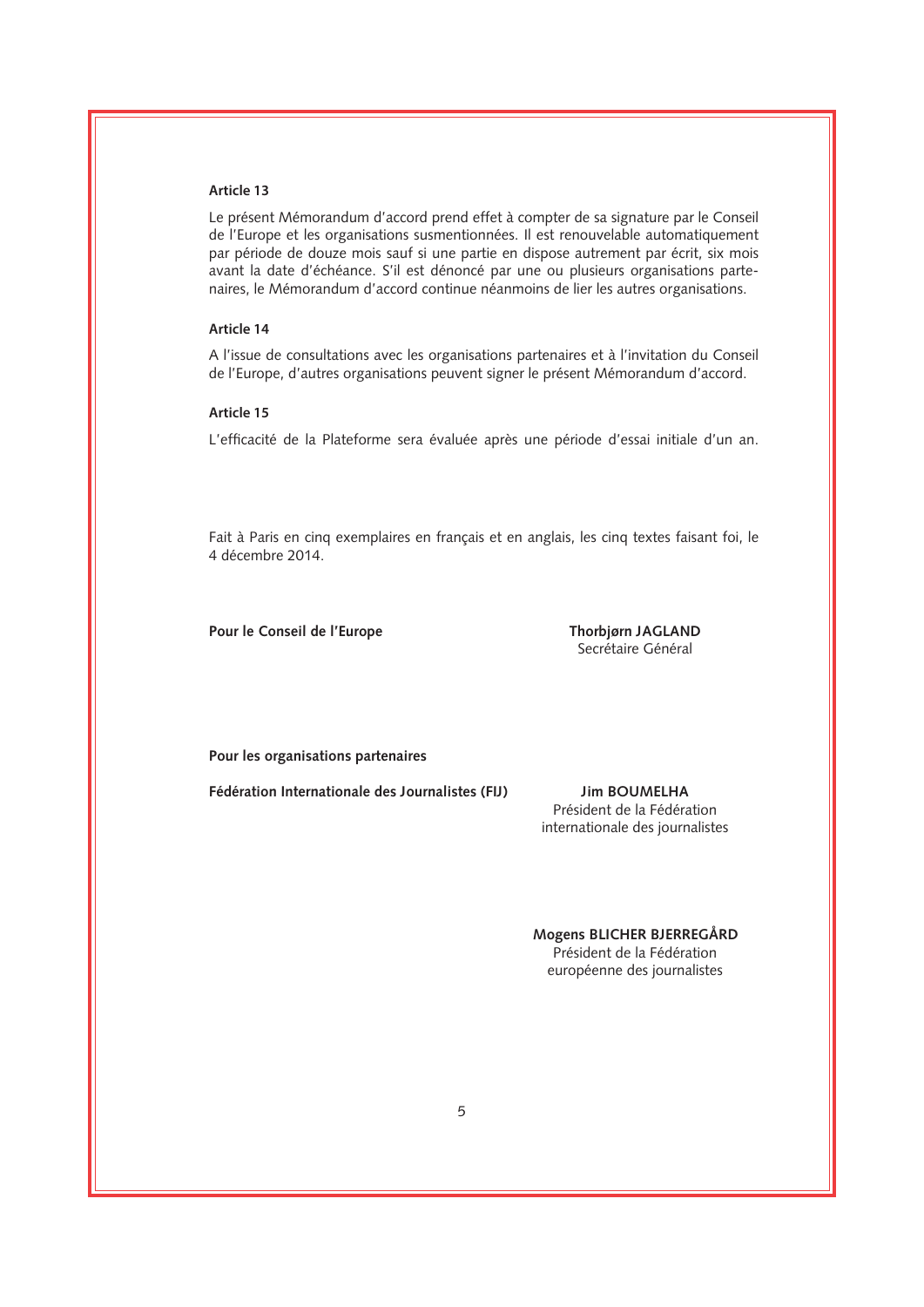**Association of European Journalists (AEJ) William HORSLEY**

Vice-President and Media Freedom Representative

**Reporters Without Borders (RWB)** 

Christophe DELOIRE<br>Secretary General

**Article 19 David BANISAR** Senior Legal Counsel